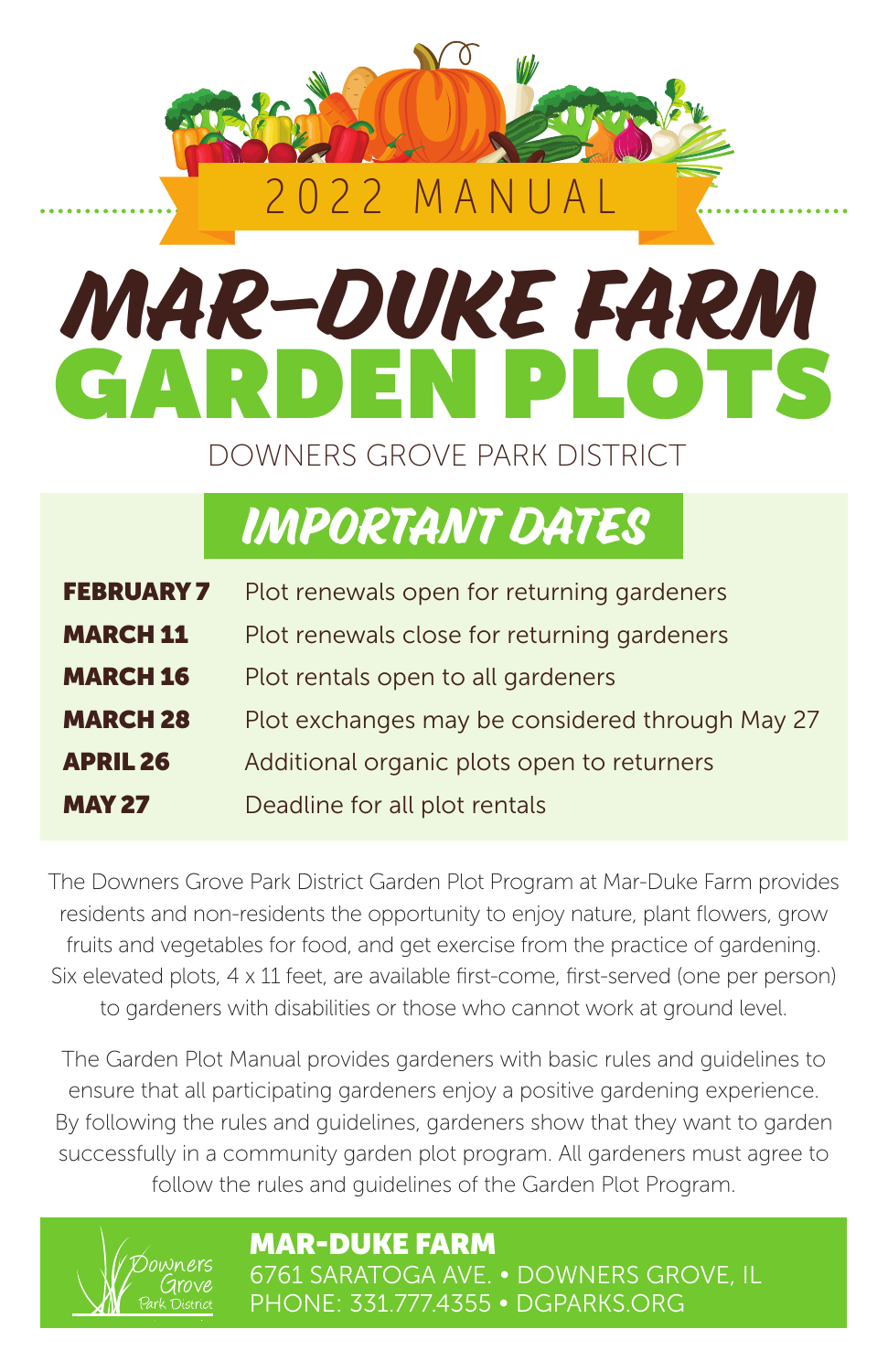### GARDENER INF

# Gardener Eligibility

The following criteria establish eligibility for garden plot rental:

- 1. Renewal contracts must be signed and returned by 3pm on March 11.
- 2. New rental contracts must be signed and returned by May 27.
- 3. Gardeners must grow food in the rental garden plots for personal consumption. Food may not be grown for commercial purposes.
- 4. Gardeners must comply with the Agreement and Code of Conduct.

# Gardener Responsibilities

- 1. All plots must be planted by June 1. The Park District will reassign unplanted plots without refund after June 1.
- 2. Before planting, gardeners should check the numbered stake to be certain they are on the correct plot. If gardeners are not sure of the plot number, they should contact the Park District before planting. The Park District is not responsible for costs incurred for replanting.
- 3. It is suggested that string be used to mark the boundary of each plot's lines. This makes the boundaries visible to the mower. The Park District will take care of areas surrounding the garden site. Plots are not to extend beyond the designated boundary lines.
- 4. While the Park District tills the soil at the beginning of the season, gardeners may need to rototill just prior to planting.
- 5. Gardeners are expected to weed and maintain their entire plot(s) throughout the season until closing on October 31. Trash barrels are provided; do not leave weeds in aisles. The trash barrels are for garden plot waste only and are not to be used for yard waste from home.
- 6. If weeds are growing 12" tall on more than 1/3 of your plot for longer than seven days or if you have extended your plot beyond the assigned boundary lines, you will be contacted by the Park District by phone/email. Gardeners will then have one week from the day they are notified to take the appropriate action before the plot is mowed. Gardeners are expected to make arrangements for their plot to be maintained during any extended absences.
- 7. If gardeners fail to maintain their plot, the Park District will resume maintenance and they will not receive priority registration for the following year.
- 8. Plastic bags, rocks, string, wooden stakes or other materials should not be left in the garden aisles. These objects can be very dangerous and destructive when mowing. It is the gardener's responsibility to remove items from the plot area at the end of the season.
- 9. Gardeners that do not have all items listed above removed, will be assessed a \$150 clean-up fee.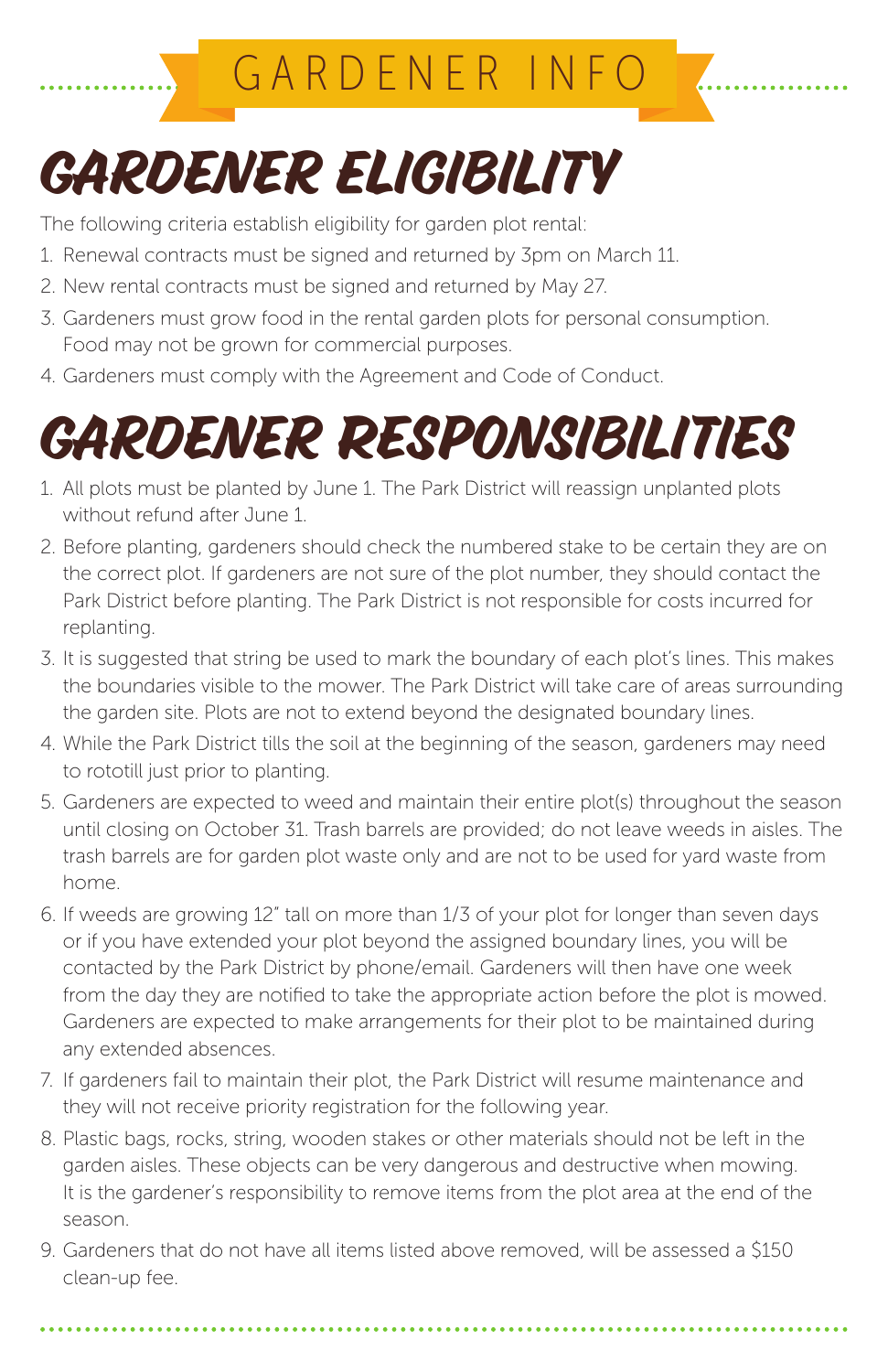### GARDENER INF

#### PLOT IDENTIFICATION

Weather dependent, the program will run from May 16 through October 31. Plots will be staked and ready for planting with consideration to weather and soil conditions. Garden Plots are identified with a numbered wooden stake placed in the center of each plot. Please do not remove the numbered stake. Plots are marked with the letter and number. For example, plots are A1, A2, A3, etc.

When the plots are ready to open for the season, gardeners will be notified.

- An email will be sent to all registered gardeners.
- An announcement will be posted to the District's website at dgparks.org.
- An announcement will be available on the Mar-Duke hotline at 331.7774355

#### WATER

Please note that the use of garden hoses or other devices that hook up to and block the use of the water spigots is prohibited. Gardeners must transport water using other means. If gardeners see someone using a hose or other devices, they should report it to the Mar-Duke Farm phone line. Reported gardeners will be contacted. Hoses may be confiscated and plot owners will not receive priority registration for the following year. The Village of Downers Grove has water restriction policies in effect. Please follow these policies for watering plots.

- On even numbered days (i.e. May 12, 14, 16, etc.) water is allowed between 4am and 11am and between 4pm and 11pm ONLY.
- NO watering is allowed between 11am and 4pm and between 11pm and 4am.
- NO watering is allowed on odd numbered days.
- NO overnight watering is allowed.

#### **MULCH**

Gardeners may bring in mulch to use on their plots with the following provisions:

- Acceptable forms of mulch include: mushroom compost, garden compost, straw, corrugated cardboard, lawn clippings, leaves, and shredded newspaper. If gardeners would like to use mulch that is not listed above, please contact the Mar-Duke Farm phone line. Mulches such as woodchips, stone, carpet, sludge and artificial turf are prohibited.
- Gardeners wishing to have a bulk delivery must notify the Mar-Duke Farm phone line 48 hours prior to the delivery.
- Mulch may be dumped on the driveway but must not impede traffic or access to other plots.
- Any mulch brought in must be spread on the plot(s) within 24 hours. Plot renters are responsible for clean-up of the driveway area.
- Mulch may not encroach on neighboring plots without permission from that plot owner. The Park District reserves the right to remove mulch materials from gardeners who do not comply with the stated policies and assess a \$150 clean-up fee.

#### ORGANIC PLOTS

The U and V sections have been designated as organic only. Gardeners in this section must abide by organic gardening principles and use only products listed by OMRI.

#### EXISTING PLOT CONDITION

All plots are rented in their existing condition.